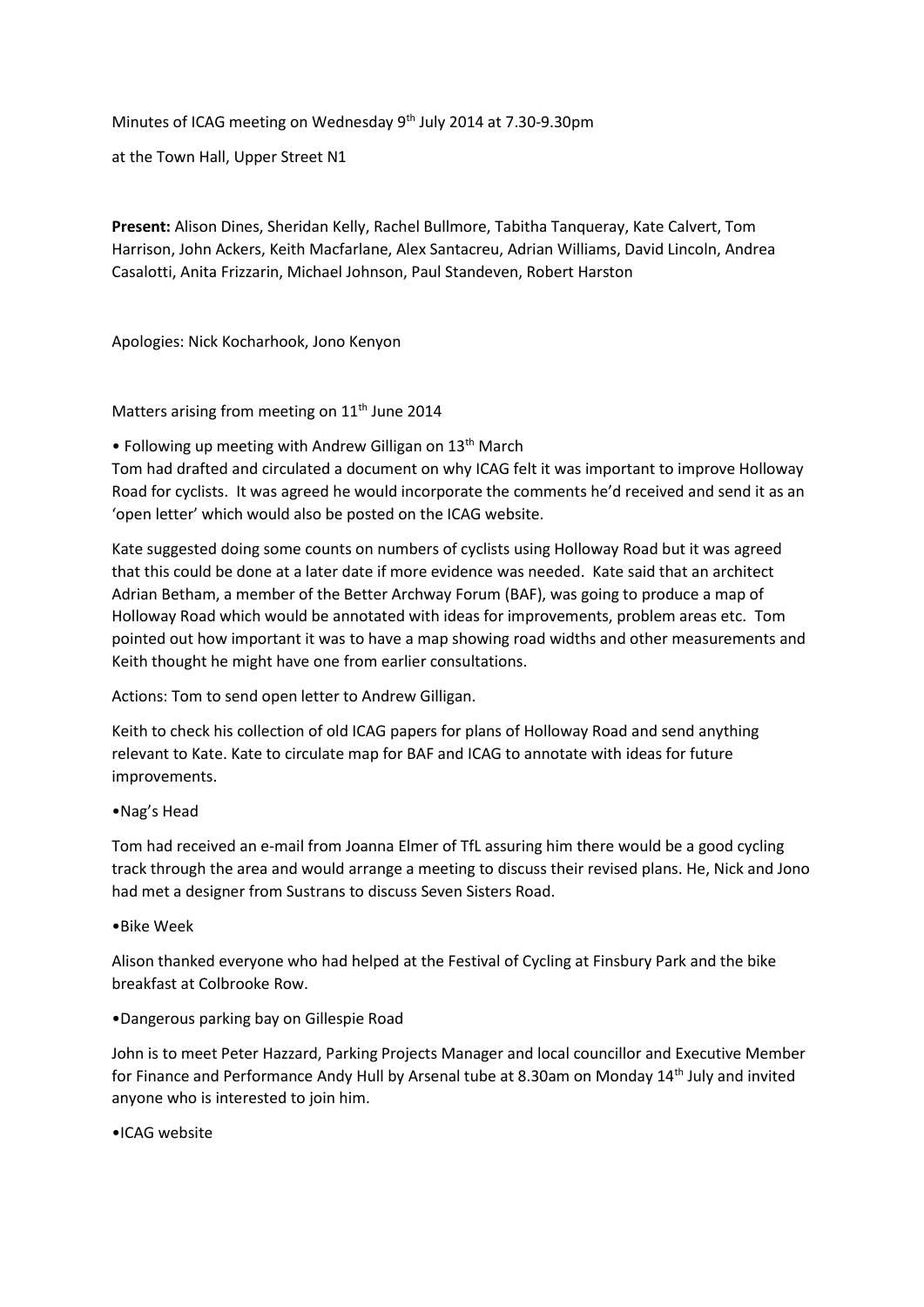John had made some changes to the ICAG website. Sheridan and Rachel said they would be interested in helping with the website.

## •Islington Employment Commission

Michael had attended a public meeting about this last month, which will recommendations on how to get more residents into work. He said that his attempts to getting cycling discussed were not successful but he would draft a submission from ICAG; evidence must be submitted by 15<sup>th</sup> August. Anita said she had heard of a scheme in Derby in which unemployed people had been given bikes and would circulate the link see<http://www.bbc.co.uk/news/uk-england-derbyshire-27407345>

Action: Michael to draft and circulate ICAG submission to Islington Employment Commission

## Agenda

## 1) Meeting Councillors

Tabitha was meeting Claudia Webbe, the new Executive Member for Environment which includes transport, on Tuesday to discuss the importance of cycling to public health and the environment. It was hoped that subsequent meetings would take place to discuss specific issues around Islington.

Anita asked about inviting councillors to the ICAG monthly meetings and Alison felt it would be best for them to attend if something specific to their ward was being discussed. Several new councillors were cyclists and it was agreed it would be good to have a cycling champion within the council. Keith reminded people that councillors hold regular surgeries at which any resident can raise issues.

# 2) Quietways consultation process

Tom had put piece on the ICAG website about the Quietways and been in touch with ICAG members living around Amwell Street to discuss possible plans for Quietway 38 in that area. Michael had been to the Amwell Street Party and spoken to a resident who was not in favour of reducing vehicle access to the area any further. A meeting with Eshwyn Prabhu in Planning would be arranged to discuss the various schemes that have TfL funding. Eshwyn had asked for ICAG's comments on the new London Cycle Design Standards (LCDS) and it was agreed LCC's comments would be sent to him when available.

Andrea suggested he and Tom prepare a strategy for streets which would include the concept of transport cells, which motor traffic cannot drive through and busy roads take the traffic going around the cell.

Action: Andrea and Tom to draft a strategy for streets.

# 3) Proposed closure of Tufnell Park underground station

David said there was a proposal to close this station in February for seven months to replace the lifts. It was agreed that this was an opportunity to suggest ways of mitigating the impact of the closure by increasing cycle parking at other nearby stations, having hire bikes available etc. which could a proof of concept for measures that could be used whenever a station is closed.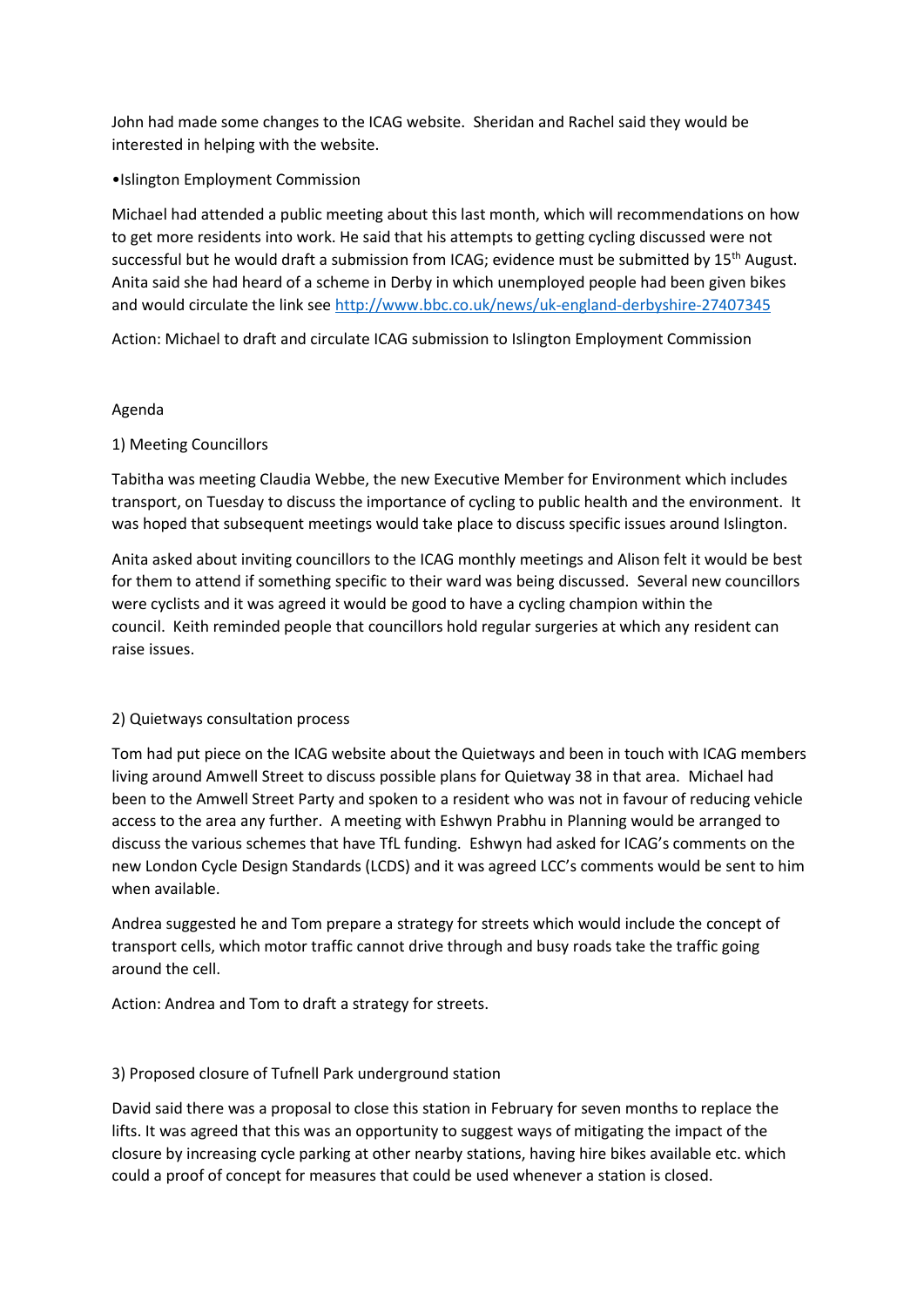Action: David agreed to draft a letter to Isabel Dedring, Deputy Mayor, Transport.

## 4) Direct action on Clerkenwell Road

Andrea said there were various aspects to this such as having the present proposals easily accessible on the web and using videos to illustrate the issues, as well meeting local councillors. There was poor air quality in the area and as well as tying in with Sustrans air quality champion scheme he hoped to get good quality air monitors from the unit at Kings College and work with the environmental lawyers, ClientEarth, on their CleanAir campaign to reduce air pollution in London with a publicity event in September or October. Co-ordination with neighbouring boroughs, especially Camden, was needed and a volunteer would be welcomed. Andrea was also investigating getting metal ramps for a photo call at the unfinished cycle path on the bridge on the Farringdon Road/Clerkenwell Road junction – there had been a piece in the Islington Tribune about this <http://www.camdennewjournal.com/Unfinishedcycleboulevard> and would like to find a graphic designer for publicity leaflets or cards.

Michael said he'd seen lots of pot holes along Clerkenwell Road and offered to do an 'audit' of the street with Andrea. Keith reminded everyone to report potholes via the internet.

Action: Andrea and Michael to do pothole audit of Clerkenwell Road.

Andrea to research cost of getting cards produced.

5) Space for Cycling LCC meeting 15<sup>th</sup> July 6.30pm

This was being held in a room in the pub the Leather Exchange near the LCC offices. Alison couldn't attend but Keith, Tom, David and Anita may attend.

### 6) Led ride to FreeCycle on Saturday 9th August

ICAG would lead a feeder ride to St Pauls for this ride when the Embankment and the surrounding area will be closed to all traffic except cyclists.

Action: anyone interested in helping marshal the ride to contact Keith

# 7) Angel Canal Festival on Sunday 7<sup>th</sup> September 11am-5pm

ICAG would have a stall there as usual and it would be a good opportunity to publicise Quietway 38 in St Peter's ward.

Action: anyone interested in helping on the stall to contact Alison

Any other business

- •Tour of Islington family ride would take place
- •City of London Cycling Forum on 31<sup>st</sup> July.